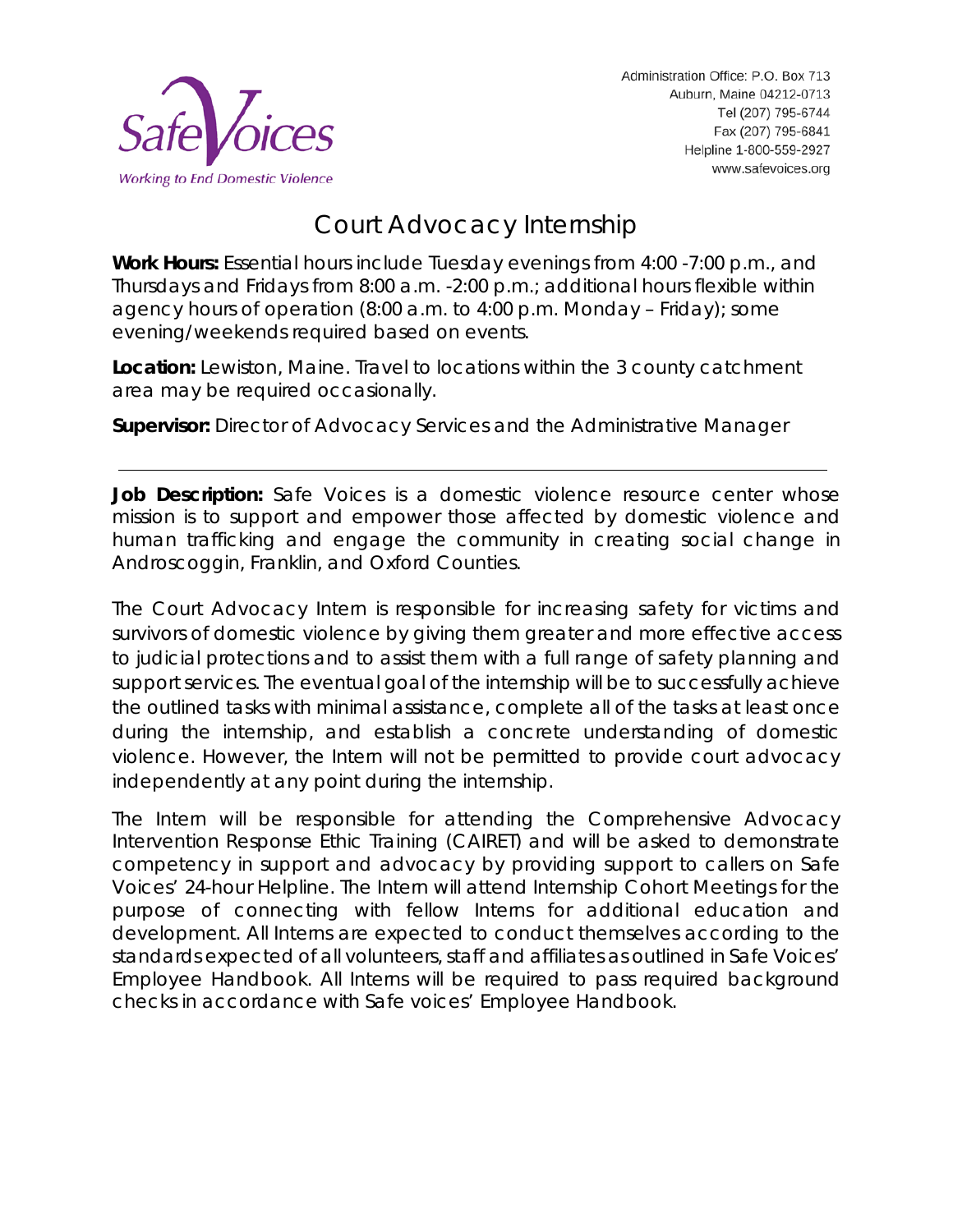

### **ESSENTIAL TASKS:**

#### **Individual Advocacy:**

- With the oversight and mentorship of an Advocate, the Intern may assist in providing group or one-on-one in-person advocacy to victims and survivors of domestic violence and their children
- Provide support to advocates while supporting individuals on a drop-in and an on-going basis
- Develop positive and productive relationships with persons served
- Assist in the creation of a personalized client safety plan
- Coordinate services and avoid duplication by working directly with other service providers and empowering individuals to have control over their options
- Assist in identifying resources that may be of assistance to persons requesting services and makes referrals to resources necessary to achieve safety and independence from the abusive situation or environment
- Responsible for advocacy documentation on a timely basis per agency standards

### **Court Advocacy:**

- Accompany staff Advocates to court; provide assistance to them during all applicable court proceedings
- Attend courtroom proceedings during Protection from Abuse Order hearings
- Meet with person(s) served and experienced advocate prior to court date and, if needed, assist in preparation for court appearance
- Notify supervisor if there is a conflict when working with an individual person or party

### **AGENCY ACTIVITIES:**

- Attend Internship Meetings
- Complete the CAIRET training
- Demonstrate advocacy proficiencies by taking shifts on Safe Voices' 24-hour Helpline.
- Serve as a representative of the agency between the College/University and the community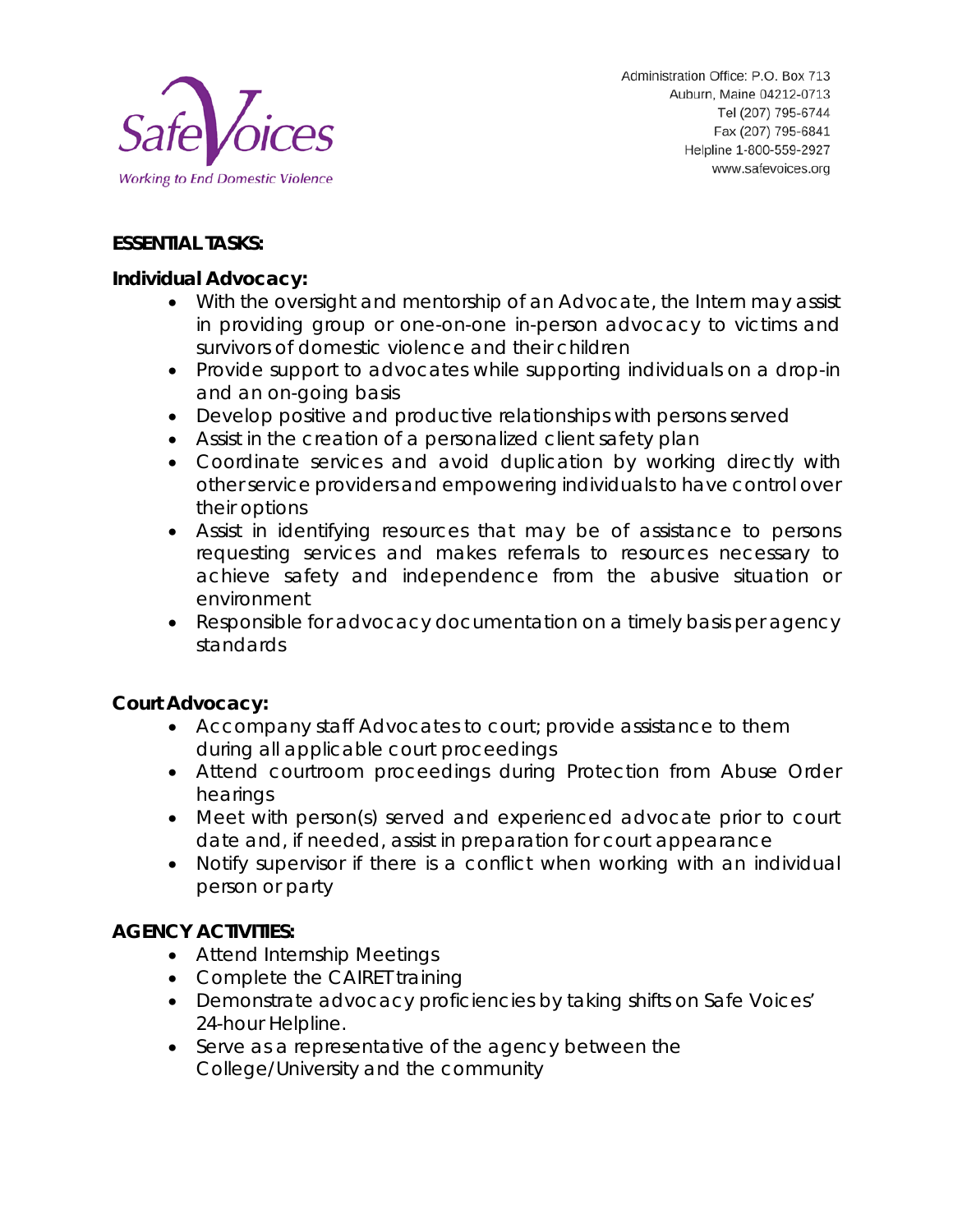

- Participate in agency events and activities as assigned, including monthly staff meetings
- Assist with general office work, including filing, copying, and answering phones
- Develop individual goals with supervisors and strive to achieve goals

## **QUALIFICATIONS:**

- Currently enrolled at an accredited college or university
- 18 years of age or older with a valid driver's license
- Access to reliable transportation with proof of insurance
- Strong computer skills with proficiencies in Microsoft Office (Excel, Word & PowerPoint)
- Good oral and written communication skills
- Highly organized with an attention to detail
- Willing to learn new things and take on new tasks
- Committed to Safe Voices' mission and values, including the value and importance of charitable giving
- Able to work as a member of a team
- Prior office experience a plus but not required
- Must agree to agency confidentiality statement and pass background checks in accordance with Safe Voices' Employee Handbook
- Ability to accurately document and complete paperwork and assignments by their respective due dates
- Demonstrate sensitivity to, and understanding of the cultural and socioeconomic status, and knowledge of issues faced, of persons served

### **PHYSICAL REQUIREMENTS & WORKING CONDITIONS:**

- Ability to travel in varying weather conditions
- Occasional lifting up to 30 pounds
- Adhere to universal safety precautions
- Ability to maintain professional boundaries
- Maintain a positive, friendly & professional work environment
- Seek supervision and support from supervisors and/or members of the Administrative Team as needed